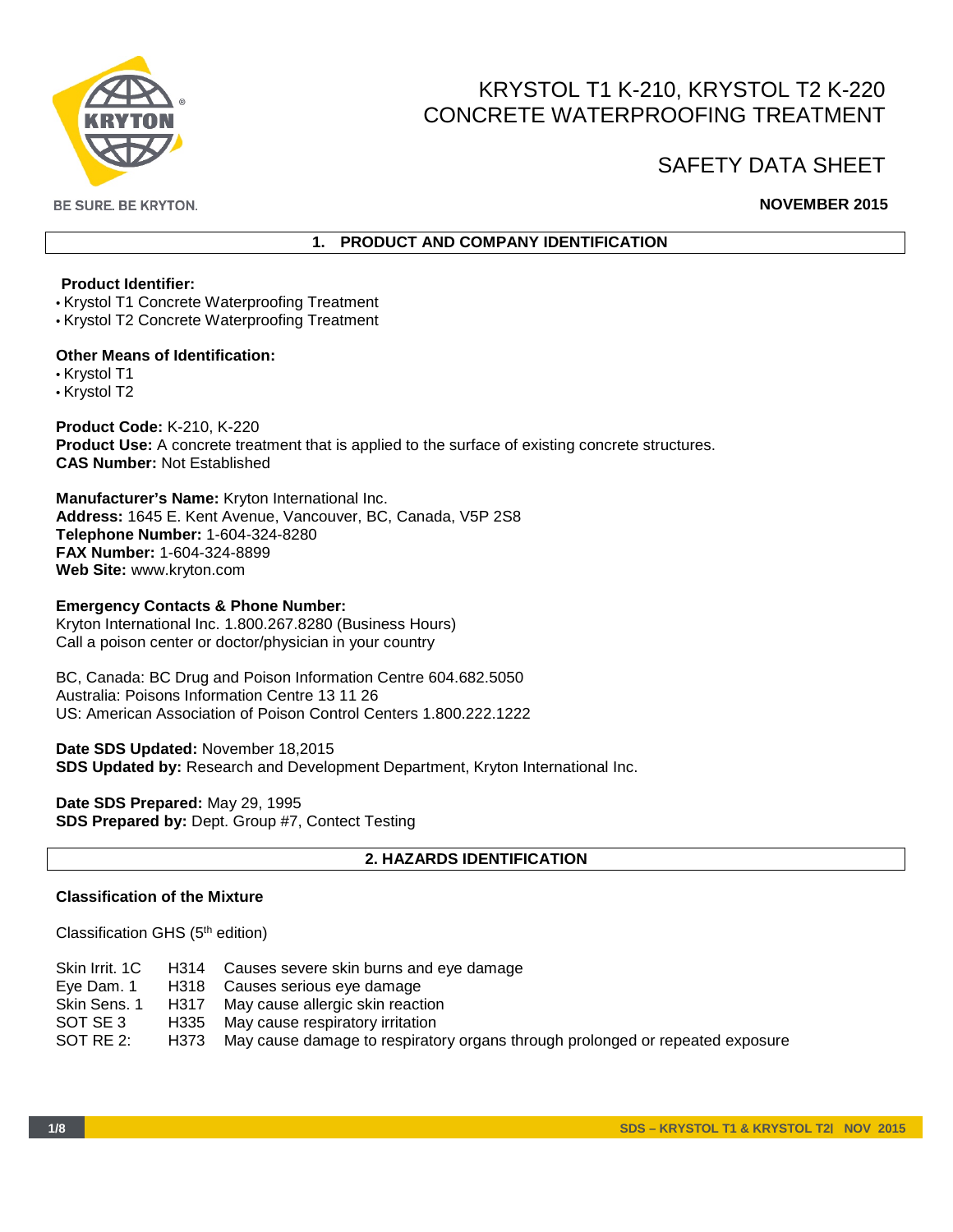# **Hazard Pictograms**



Signal Word – Danger

Hazard Statements

- H314 Causes severe skin burns and eye damage
- H318 Causes serious eye damage
- H317 May cause allergic skin reaction
- H335 May cause respiratory irritation
- H373 May cause damage to respiratory organs through prolonged or repeated exposure

#### Precautionary Statements

P201 - Obtain special instructions before use

P202 - Do not handle until all safety precautions have been read and understood

P260 - Do not breathe dust

P264 - Wash hands, forearms and exposed areas thoroughly after handling

P272 - Contaminated work clothing should not be allowed out of the workplace.

P280 - Wear protective gloves, protective clothing, face protection and eye protection

P301, P330, P331- If swallowed, rinse mouth, do not induce vomiting.

P303, P361, P353, P352 - If on skin or hair, remove all contaminated clothing, rinse skin thoroughly and wash with soap and water.

P304, P340 - If inhaled, remove person to fresh air and keep at rest in position of comfortable breathing

P305, P351, P338 - If in eyes, rinse with water for several minutes. Remove contact lenses if present and easy to do so. Continue rinsing.

P310 - Immediately call a poison center or doctor/physician

## **Other Hazards**

• Grey, odorless and fine powder. It is not combustible or explosive. Short-term exposure to the dry powder presents little or no hazard. May irritate eyes, skin and respiratory tract. Exposure of sufficient duration to wet product or to dry product on moist areas of body, can cause caustic burn.

• This product has not been identified as a risk of lung cancer. This product contains crystalline quartz from sand (silicon dioxide). Crystalline quartz is classified as a carcinogen by IARC and NTP; it is a suspected human carcinogen by ACGIH; it has not classified as a carcinogen by NOHSC. The major route of entry is inhalation. Although this product contains less than 0.003% of respirable silica dust, well ventilate area and respirator is recommended. When wetted or final set form, risk of any airborne respirable dust will be low, but dry residues, or dust from cutting, grinding, abrading or finishing the set product may contain respirable crystalline silica.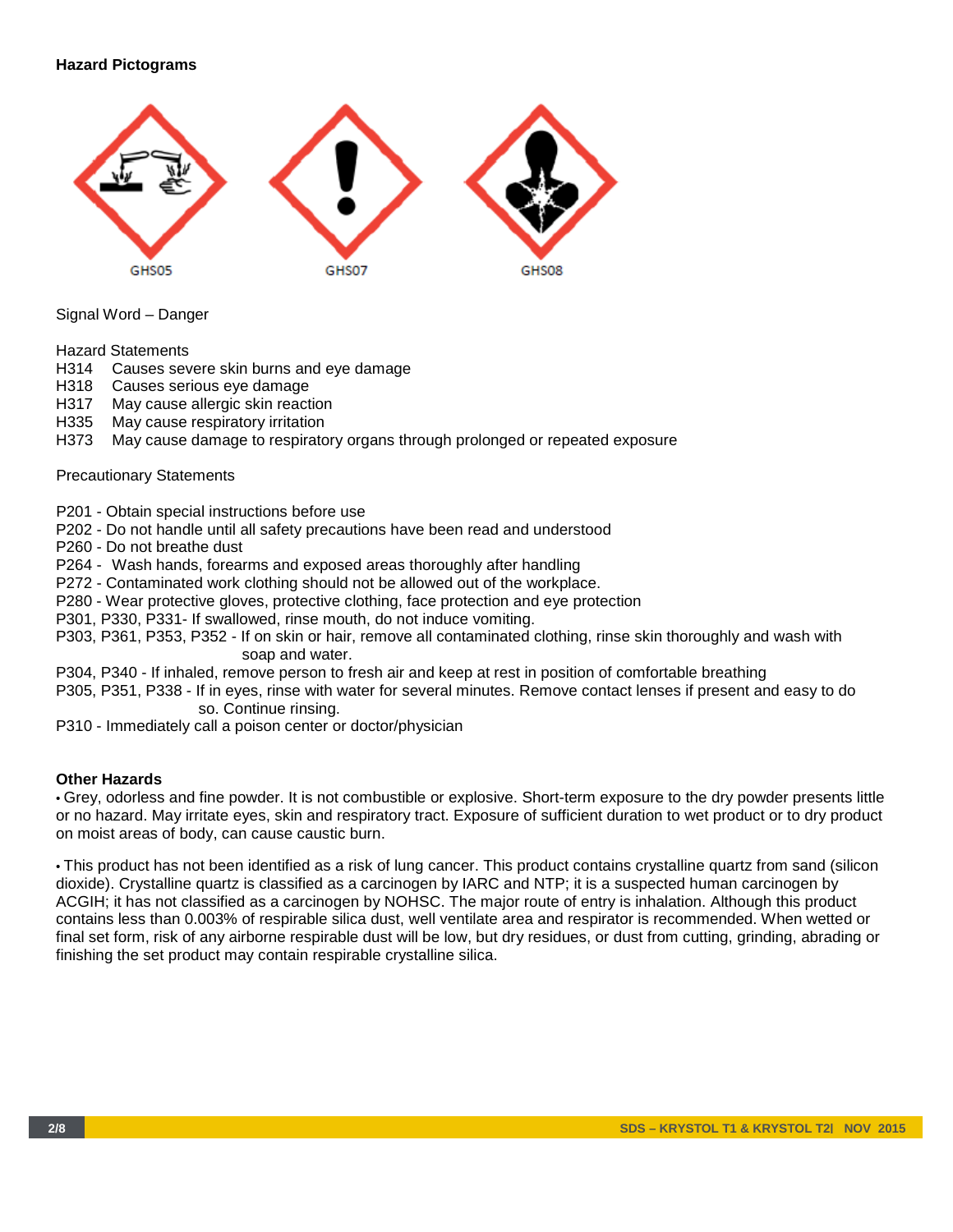# **3. COMPOSITION/INFORMATION ON HAZARDOUS INGREDIENTS**

| Ingredient name<br>CAS#<br><b>EINECS</b>                             | <b>Content</b><br>$(\% )$        | <b>ACGIH TLV-</b><br>$TWA$ (mg/m <sub>3</sub> ) | <b>OSHA PEL-8h</b><br><b>TWA</b><br>$(mq \text{ dust/m}_3)$<br>T: total, R: Respirable | $LD_{50}$<br>$LC_{50}$                   | <b>GHS</b><br><b>Classification</b>                                                                     |
|----------------------------------------------------------------------|----------------------------------|-------------------------------------------------|----------------------------------------------------------------------------------------|------------------------------------------|---------------------------------------------------------------------------------------------------------|
| <b>Portland Cement</b><br>CAS#<br>65997-15-1<br>EINECS#<br>266-043-4 | $15 - 40$                        | 10                                              | 15 $(T)$<br>5(R)                                                                       | Not Available<br>Not Available           | <b>Skin Irrt. 2 H315</b><br>Eye Dam. 1<br>H318<br>Skin Sens, 1<br>H317<br>STOT SE 3<br>H <sub>335</sub> |
| Silica, Quartz<br>CAS#<br>14808-60-7<br>EINECS#<br>238-878-4         | 15-40<br>(Respirable:<br>< 0.003 | 0.025                                           | $30/(%SiO2+2)$ (T)<br>$10/(%SiO2+2)$ (R)                                               | 500mg/kg (oral,<br>rat)<br>Not Available | STOT SE 2<br>H <sub>3</sub> 73                                                                          |

#### **4. FIRST AID MEASURES**

When contacting a physician, take this SDS with you.

#### **Eyes:**

• Do not rub eye(s) as additional cornea damage is possible by mechanical stress.

•Rinse cautiously with water for several minutes. Remove contact lenses, if present and easy to do. Continue rinsing for at least 60 minutes. Immediately call a POISON CENTER or doctor/physician.

#### **Skin:**

- For dry product, remove and rinse abundantly with water.
- For wet product, wash skin with water.
- Remove contaminated clothing, footwear, watches, etc. and clean thoroughly before re-using them.
- Seek medical treatment in all cases of irritation or burns.

#### **Ingestion:**

- Do not induce vomiting.
- If person is conscious, wash out mouth with water and give plenty of water to drink.
- Get immediate medical attention or contact anti poison center.

#### **Inhalation:**

- Remove to fresh air and at rest and in a position of comfortable breathing.
- If breathing has stopped, institute artificial respiration.
- Get medical attention if discomfort remains.

Most Important Symptoms and Effects both Acute and Delayed

Acute: Corrosive to skin, eyes and respiratory tract. Exposure may produce allergic reaction.

Delayed: Long term exposure to dust may result in lung damage.

## **5. FIREFIGHTING MEASURES**

**Flammability:** Noncombustible **Means of Extinction:** Water, Fog, Alcohol-Resistant Foam, Dry Chemical or Carbon Dioxide (CO2) **Flashpoint and Method:** Non-combustible, >200F **Autoignition Temperature:** Not Applicable **Fire and Explosion Data:** Not Applicable **Hazardous Combustion Products:** Not Applicable **Fire Fighting Instructions:** Firefighters should wear self-contained breathing apparatus and full protective gear. Product reacts with water and creates heat.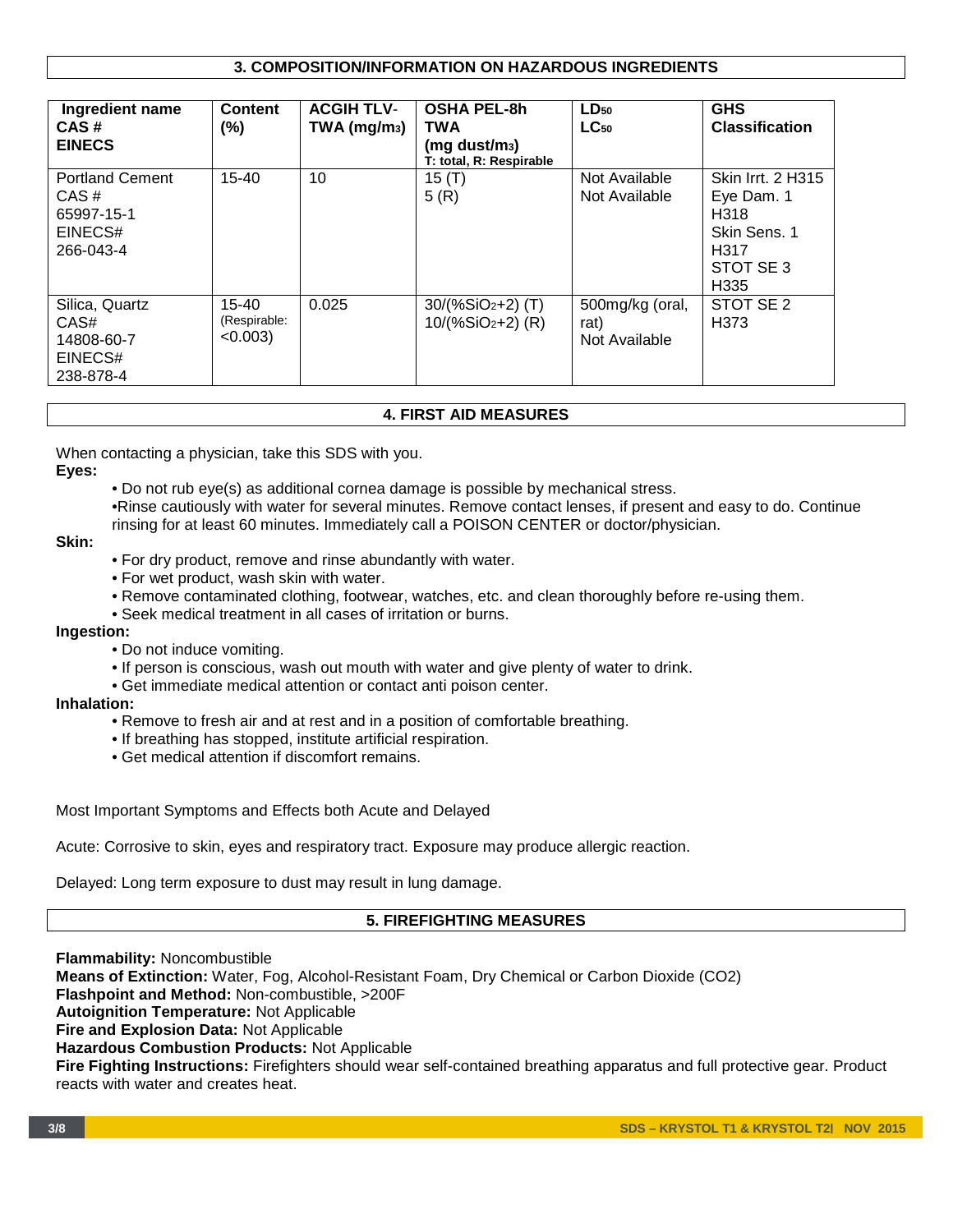# **6. ACCIDENTAL RELEASE MEASURES**

**Personal precautions:** Wear protective equipment as described under section 8 and follow the advice for safe handling and use given under section 7. Emergency procedures are not required.

**Environment precautions:** Do not wash product down sewage and drainage systems or into bodies of water.

#### **Methods for cleaning up:**

- Use dry cleanup methods that do not cause airborne dispersion, e.g.: Vacuum cleaner (Industrial portable units,
- equipped with high efficiency particulate filters (HEPA filter) or equivalent technique).
- Wipe-up the dust by mopping, wet brushing or water spraying and remove wet product.
- When vacuum cleaning or wet cleaning are not possible and only dry cleaning with brushes can be done, ensure that the workers wear appropriate personal protective equipment and prevent dust from spreading.
- Place spilled materials into a container. Allow material to dry and solidify before disposal.

## **7. HANDLING AND STORAGE**

#### **Handling Procedures and Equipment:**

• Avoid contact with skin and eyes by wearing protective equipment: safety goggles, protective clothing, nitrile gloves and waterproof shoes.

- Use in well-ventilated area or wear NIOSH-approved respirator with particulate cartridges or filter.
- Do not handle or store near food and beverages or smoking materials.
- Carrying bags/buckets may cause sprains and strains to the back, arms, shoulders and legs.
- Handle with care and use appropriate control measures.
- Wash hands thoroughly with soap and water after handling.
- Keep container closed when not in use.

#### **Storage Requirements:**

• Bulk product should be stored in containers that are waterproof, dry (internal condensation minimized), clean and protected from contamination.

• Product can build-up or adhere to the walls of a confined space. It can release, collapse or fall unexpectedly.

- Keep containers tightly closed.
- Protect from moisture.
- Store in a cool, dry place.
- Keep out of reach of children.

# **8. EXPOSURE CONTROL/PERSONAL PROTECTION**

#### **Exposure Limits:**

• Portland Cement, CAS# 65997-15-1 WELs EH40/2005 (UK), 8 hr TWA, 2007 : 10 mg/m $\frac{1}{2}$  inhalable dust, 4 mg/m $\frac{1}{2}$  respirable dust. ACGIH TLV-TWA 2000: 10 mg total dust/m<sup>3</sup> OSHA PEL, 8-hr TWA: 15 mg total dust/m<sup>3</sup>, 5 mg respirable dust/m<sup>3</sup> Chromium VI (hexavalent): 0.05mg/m<sup>3</sup> - sensitiser

• Silica, Quartz, CAS#14808-60-7 WELs EH40/2005 (UK), 8 hr TWA, 2007: 0.1 mg/m<sup>3</sup> respirable dust ACGIH TLV-TWA 2008: 0.025 mg respirable dust/m<sup>3</sup> OSHA PEL, 8-hr TWA: 10 mg respirable dust/m<sup>3</sup> (percent silica  $+ 2$ ) NIOSH REL, 8-hr TWA: 0.05 mg respirable dust/m<sup>3</sup>

**Specific Engineering Controls:** Use general or local exhaust ventilation to keep dust levels below exposure limits. If exceed the limits, use a properly fitted and NIOSH approved respirator.

## **Personal Protective Equipment:**

- Gloves: Chemical resistant rubber or nitrile gloves
- Respirator: NIOSH approved with particulates filter or cartridge
- Eye: Safety goggles or safety glasses with side shields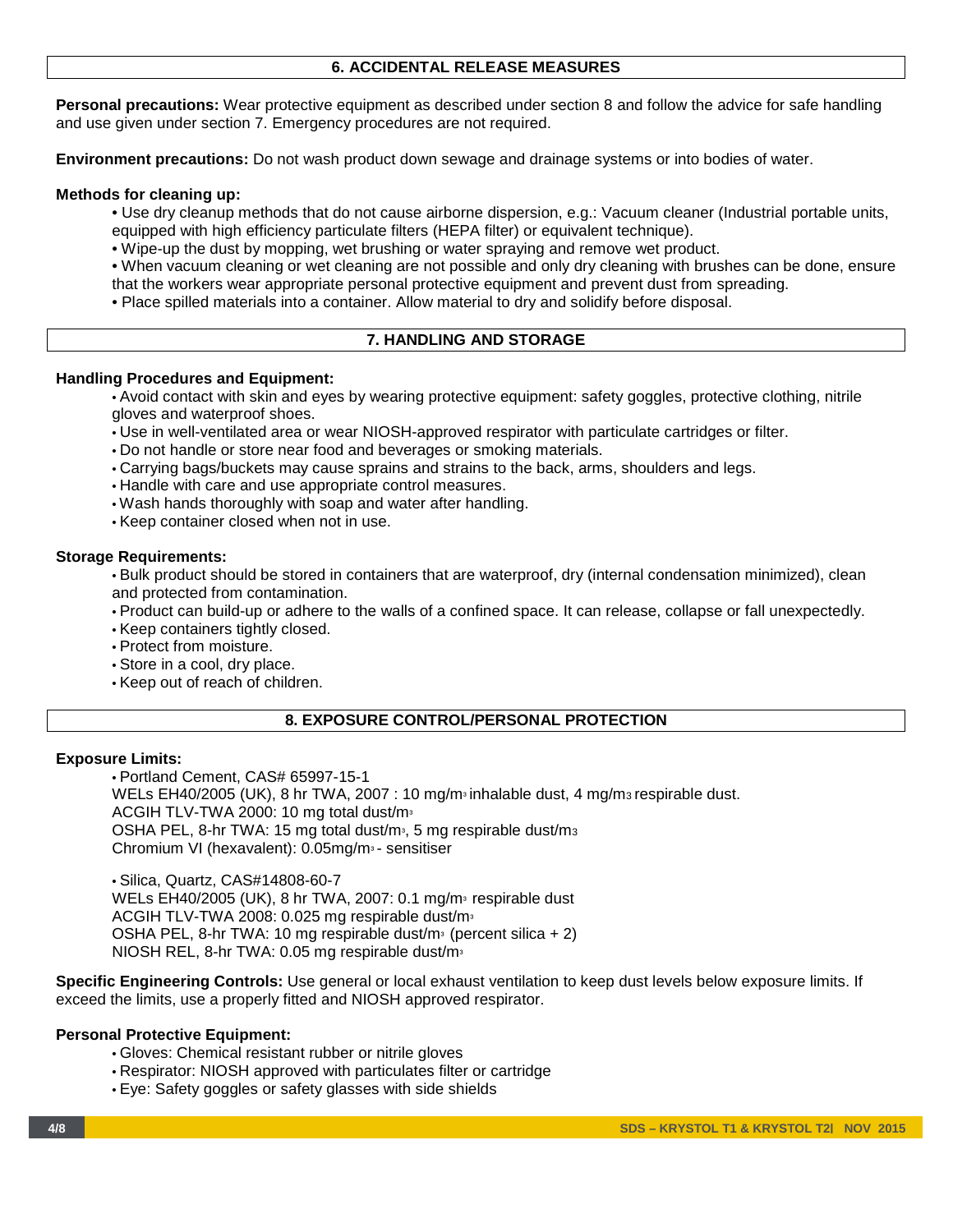• Footwear: Waterproof

• Clothing: Long sleeve and long pants to avoid skin contact

• Other: Wash thoroughly with soap and water after handling. Do not eat, drink or smoke while handling the product to avoid contact with skin or mouth.

#### **9. PHYSICAL AND CHEMICAL PROPERTIES**

**Physical State:** Powder (Solid) **Odour and Appearance:** Odourless, Grey, mixture of finely divided and granules particulate. **Odour Threshold:** Not Applicable **Specific Gravity:** 2.6 – 3.0 **Vapor Density:** Not Applicable **Vapor Pressure:** Not Applicable **Evaporation Rate:** Not Applicable **Boiling Point:** Not Applicable **Melting Point:** Not Applicable **pH (in water):** 12-14 (Alkaline) **Coefficient of Water/Oil Distribution:** Not Applicable **Solubility in Water:** Slightly soluble (10-15%) **Relative bulk density:** 1.3 – 1.6 **Viscosity:** Not Applicable **VOC content:** 0 g/L, EU (w/w) 0% **Flammability:** Noncombustible **Flashpoint:** Not Applicable **Upper/Lower Flammability or Explosive Limits:** Not Applicable **Auto-ignition Temperature:** Not Applicable **Decomposition Temperature:** Not Applicable

# **10. STABILITY AND REACTIVITY**

**Chemical Stability:** Stable

**Conditions to Avoid (Stability):** Unintended contact with water or moisture, which produces caustic solutions, pH 12-14. **Incompatibility with Other Substances:** React with acids, ammonium salts, fluorine, lithium and aluminum, which may liberate Carbon Monoxide, Carbon Dioxide or Hydrogen.

**Hazardous Polymerization:** Cannot occur

**Possibility of Hazardous Reactions:** No additional remark

**Hazardous Decomposition Products:** Will not spontaneously occur. Adding water produces caustic calcium hydroxide. **Other Precautions:** When mix with water, the mixture is caustic with pH12-14 and it can get hot.

## **11. TOXICOLOGICAL INFORMATION**

**Routes of Entry:** Skin Contact, Eye Contact, Inhalation and Ingestion

## **Effects of Acute Exposure to Product:**

- May cause eyes, skin and respiratory irritation, inflammation or severe chemical burns if direct contacted by large amount of product.
- May cause skin thickening, cracking or fissuring if contacted to wet product or dry product with wet skin.
- May cause coughing, sneezing and shortness of breath if exposed in excess of occupational exposure limits.

## **Effects of Chronic Exposure to Product:**

- Multiple skin exposure over weeks or months leading to eczema or dermatitis. Content of sensitizing Cr(VI) is below 0.002% according to regulation.
- Exposure to crystalline silica may cause silicosis and serious lung disease.
- Sensitivity reactions may occur from prolonged and repeated exposure

**Irritancy of Product:** Can be irritating to eyes, skin, and respiratory tract.

**Skin Sensitization:** Can cause caustic burns and dermatitis when wet.

**Respiratory Sensitization:** Can cause chemical burn when wet. Respirable crystalline silica can cause silicosis and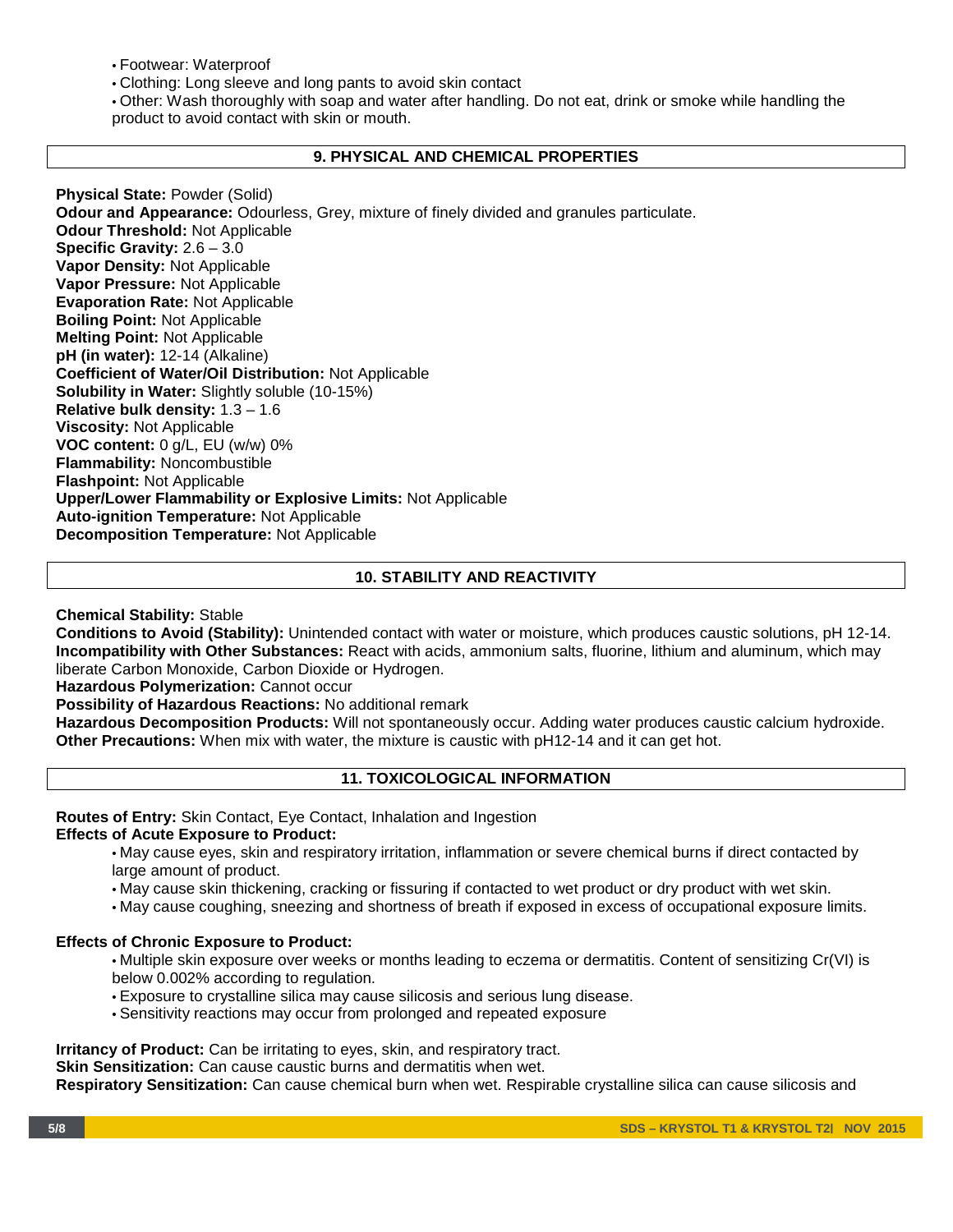#### serious lung disease.

#### **Numerical Measures of Toxicity:** Not Available

**Carcinogenicity:** A causal association between this product exposure and cancer has not been established, but Silica, Quartz (CAS# 14808-60-7), one of the ingredients is listed as carcinogen by IARC and NTP. The respirable dust is lower than 0.003% in this product. It is lower than the GHS classification concentration limit (≥0.1%), so the product is not classified as carcinogen.

• Silica, Quartz (CAS# 14808-60-7) IARC Group 1 (Carcinogenic to humans) ACGIH Group A2 (Suspected human carcinogen) NTP Known carcinogen

**Reproductive Toxicity:** Not Available **Teratogenicity:** Not Available **Mutagenicity:** Not Available **Embryotoxicity:** Not Available **Name of Synergistic Products/ Effects:** Not Available

#### **12. ECOLOGICAL INFORMATION**

#### **Ecotoxicity:**

• The product is not expected to be hazardous to the environment.

• The addition of large amounts to water may, however, cause a rise in pH and may therefore be toxic to aquatic life under certain circumstances.

**Mobility:** Dry product is not volatile but might become airborne during handling operations. **Persistence and degradability/Bio accumulative potential/Results of PBT Assessment/Other adverse effects:** Not Available

# **13. DISPOSAL CONSIDERATIONS**

Always dispose of in accordance with local, provincial (state), and federal regulations.

**Unused Residue or Dry Spillage:** Pick up dry material. Possibly reuse depending upon shelf life considerations and the requirement to avoid dust exposure. In case of disposal, harden with water and dispose according to local legislation.

**Slurries:** Allow to harden, avoid entry in sewage and drainage systems or into bodies of water and dispose according to 13.3.

## **After Addition of Water and Hardened:**

- Dispose of according to local legislation. Avoid entry into the sewage water system.
- Dispose of the hardened product as concrete waste. Due to inertisation, concrete waste is not a dangerous waste.
- EWC entries: 10 13 14 (waste concrete or concrete sludge) or 17 01 01 (concrete).

#### **Packaging:**

- Completely empty the packaging and recycle / dispose in accordance with local legislation.
- EWC entry: 15 01 02 (plastic packaging).

## **14. TRANSPORT INFORMATION**

**Special Shipping Information:** This product is not listed as a Hazardous Material under TDG, DOT, IMDG, IATA and ADR/RID. No special precautions are needed apart from those mentioned under Section 8.

**PIN:** Not Applicable **TDG (Canada):** Not regulated **IMDG:** Not regulated **DOT (U.S.):** Not regulated **IATA:** Not regulated **IATA:** Not regulated **INTA:** Not regulated **INTA:** Not listed **ADR/RID: Not regulated**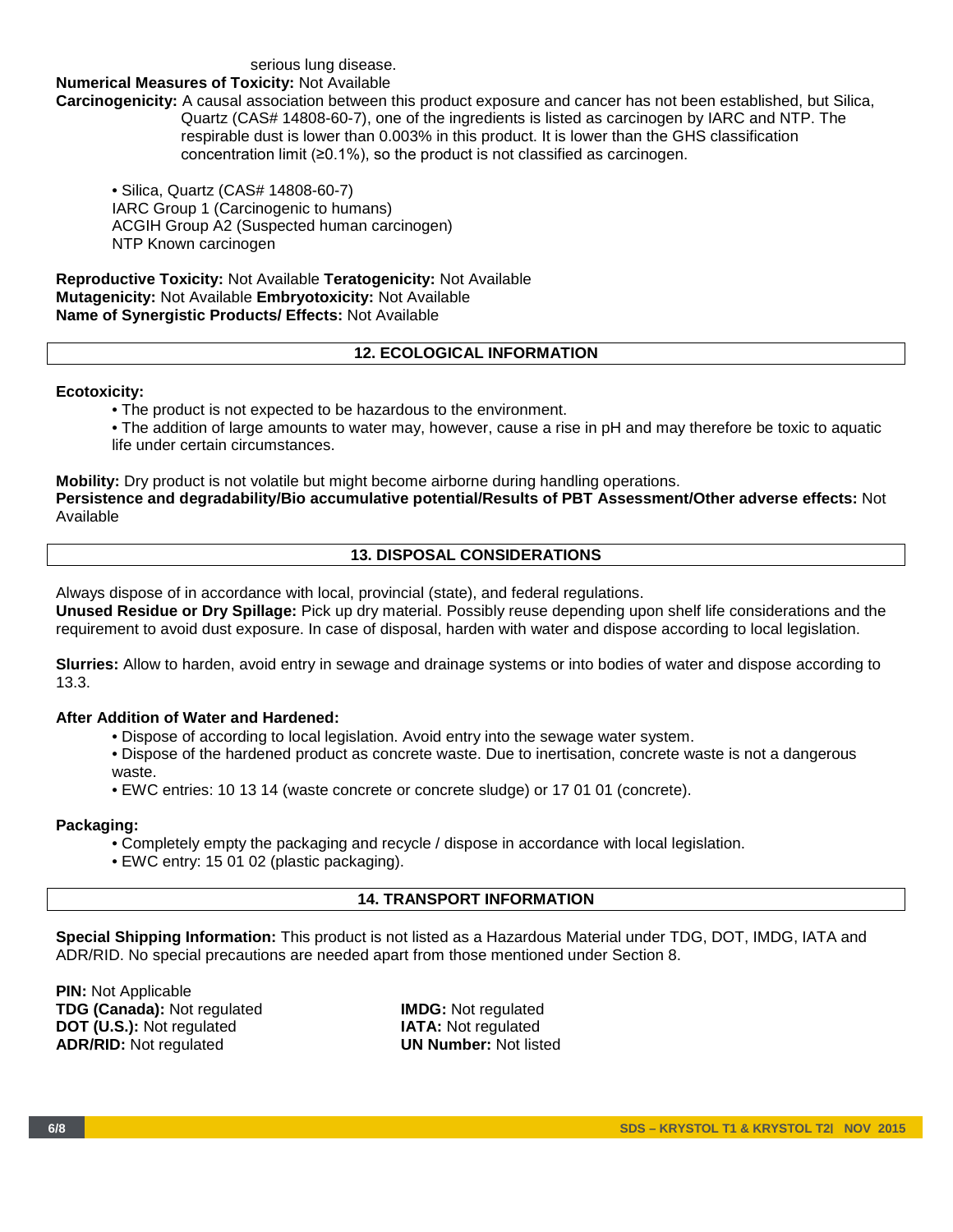# **15. REGULATORY INFORMATION**

This product is classified as non-Dangerous Goods

**WHMIS Classification:** D2A, toxic; E, Corrosive (when moistened)

**European Hazard Symbol**: C, Corrosive (when moistened); T, Toxic; Xi, Irritant

## **Globally Harmonized System (GHS) Classification:**

Acute Toxicity Category 4; Skin Corrosion/Irritation Category 1 (when moistened)

**HMIS:** Health \*2; Flammability 0; Physical Hazard 1.

- **OSHA:** This product is considered a hazardous chemical. It is recommended to follow "Safety and Health Program Management Guidelines" by OSHA.
- **TSCA:** This product is exempted from TSCA because it is defined as a mixture.
- **SARA:** This product is considered a hazardous chemical and has a delayed health hazard under section 311 and 312 of the Emergency Planning and Community Right to Know Act (EPCRA) of 1986. This product does not contain any ingredients regulated under Section 313 of the EPCRA, 1986 or 40 CFR 372.

## **U.S. State Regulations:**

- New Jersey Workplace Hazard
- Pennsylvania Workplace Hazard
- California Proposition 65
- Massachusetts Hazardous Substance

#### **This product has been classified in accordance with the hazard criteria of the Controlled Products Regulations (CPR) and the SDS contains all of the information required by the CPR.**

# **16. OTHER INFORMATION**

# **Abbreviations:**

| ACGIH         | American Conference of Governmental Industrial Hygienists                                            |  |  |  |  |
|---------------|------------------------------------------------------------------------------------------------------|--|--|--|--|
| ADR/RID       | Agreement on the Transport of Dangerous Goods by Road/ Regulations on the International Transport of |  |  |  |  |
|               | Dangerous Goods by Rail                                                                              |  |  |  |  |
| CAS#          | <b>Chemical Abstract Service number</b>                                                              |  |  |  |  |
| <b>CPR</b>    | <b>Controlled Products Regulations</b>                                                               |  |  |  |  |
| <b>DOT</b>    | U.S. Department of Transportation                                                                    |  |  |  |  |
| <b>EINECS</b> | European Inventory of Existing Commercial Chemical Substances                                        |  |  |  |  |
| <b>EPCRA</b>  | Emergency Planning and Community Right to Know Act                                                   |  |  |  |  |
| <b>EWC</b>    | European Waste Catalogue                                                                             |  |  |  |  |
| <b>GHS</b>    | <b>Globally Harmonized System</b>                                                                    |  |  |  |  |
| <b>HMIS</b>   | Hazardous Materials Identification System                                                            |  |  |  |  |
| <b>IARC</b>   | International Agency for Research on Cancer                                                          |  |  |  |  |
| IATA          | International Air Transport Association                                                              |  |  |  |  |
| <b>IMDG</b>   | <b>International Maritime Dangerous Goods</b>                                                        |  |  |  |  |
| <b>LC50</b>   | Lethal Concentration                                                                                 |  |  |  |  |
| LD50          | <b>Lethal Dose</b>                                                                                   |  |  |  |  |
| <b>NIOSH</b>  | National Institute for Occupational Safety and Health                                                |  |  |  |  |
| <b>NTP</b>    | National Toxicology Program                                                                          |  |  |  |  |
| <b>OSHA</b>   | Occupational Safety and Health Administration                                                        |  |  |  |  |
| <b>PEL</b>    | Permissible Exposure Limit                                                                           |  |  |  |  |
| SARA          | Superfund Amendments and Reauthorization Act                                                         |  |  |  |  |
| TDG.          | <b>Transportation of Dangerous Goods</b>                                                             |  |  |  |  |
| <b>TLV</b>    | <b>Threshold Limit Value</b>                                                                         |  |  |  |  |
| <b>TSCA</b>   | <b>Toxic Substance Control Act</b>                                                                   |  |  |  |  |
| TWA           | Time Weighted Average (8 hour)                                                                       |  |  |  |  |
| WELs          | <b>Workplace Exposure Limits</b>                                                                     |  |  |  |  |
| <b>WHMIS</b>  | Workplace Hazardous Materials Information System                                                     |  |  |  |  |

## **Hazard Statements in Full**

- H314 Causes severe skin burns and eye damage
- H318 Causes serious eye damage<br>H317 May cause allergic skin react
- May cause allergic skin reaction